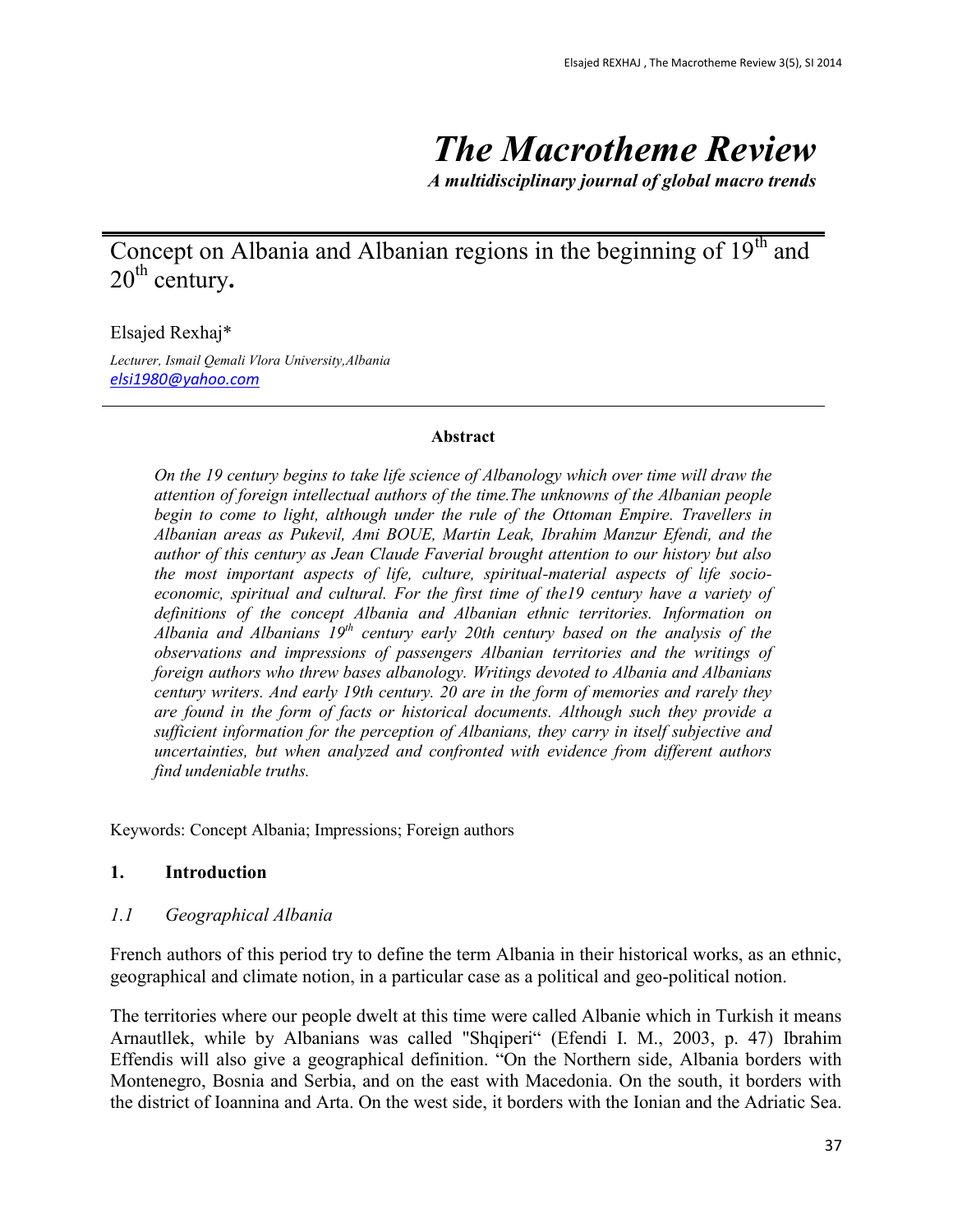On the south it lies between latitudes 42  $^{00}$  20' to 39 $^{00}$  12', and longitude 16 $^{00}$  15', and on east of the Paris meridian, up to  $18^{00}$  25'. " (Efendi I. M., 2003, p. 48), this statement seems to be correct because such a geographical definition is stated also by the English traveler William Martin-Leak who cites " Albania occupies almost the entire coastline on the eastern side of the Adriatic and Ionian Sea, included between latitudes of  $39^{00}$  and  $43^{00}$ . In its longitude does not exceed more than 100 miles, and in the southern areas, not more than 30 miles.

On the northern side, it is bordering Montenegro. Southern borders of Albania along the coast reach near Preveza, and Souli is its last province. " (Leake, 1830, p. 146). Although, geographical concept of Albanian territories is not similar from one author to another, it has already established its core. While, at the end of 19th century and beginning of 20<sup>th</sup> century another author will define: "Albania borders with Montenegro and Austria on the north, with Serbia on the east and with Epirus of Greece on the south. Adriatic's eastern water drenches Albanian coast in a length of more than 200 miles. However, on the southern and northern parts, Albania has got amazing internal waters, such as: Ambrakis Bay and Lake of Shkodra. " (Williams X. , 2003, p. 10).

Albania borders with Macedonia on the east, it is limited from Macedonia by some high mountain ridges, which allow only four communication possibilities/ways in case of aggression or protection. These are: the upper valley of the Vardar and Black Drin, the crossing road from Monastery to Oher (Orchids) and that from Goritza to Castoria, and the road of Mecova. (Boue, 1840) Regarding the north-south position, Ami cites: "Albania is a country with longer than wider, is currently separated from Greece by a narrow route/corridor which goes through Makronoros Mountain and Arta's Bay " (Boue, 1840, p. 44).

In early thirties of 19<sup>th</sup> century, Albanian territories extended from Mount Parnas to Pinda and to the Bay of Preveza and Lamis; regions inhabited by Albanians and Vlachs. (Faveiral, 2004, p. 51)

Regarding geographical setting of Albanian territories, even Pukevil provides data, but unlike the above mentioned authors, he does not convey them directly to us, does not mention borders, but they materialize from the content of his works. Thus, considering cities, villages, towns or settlements of this country, Pukevil, in the chapter of his work entitled "Albania", provides various demographic, topographical, archaeological notes about Prevez, Filat, Parge, Igumenica, Joannina, Arta, Salagore, Trikalla, Vonice, Mount Souli, Kumanovo, Skopje, Tetovo, Prizren, Tivar, Ulcinj, (Pouqueville, 1829, p. 435) regions which currently do not belong to political Albania.

Foreign travelers who have visited Albanian territories have provided various definitions on its geographic growth during  $19<sup>th</sup>$  and  $20<sup>th</sup>$  century, and consider Albania and the aforementioned areas as part/territory of Ottoman Empire, although inhabited by Albanians. Regarding the geographic location of Albania within the Ottoman Empire, it is regarded as a territory situated closer to Christian Europe (Efendi I. M., 2003, p. 47), and this gives it a more exceptional position than that of the other provinces of the Empire.

The concept on Albanian lands varies from one author to the other. The area, in which Albanians lived, sometimes is reduced in size and sometimes expanded without giving a certain idea on these lands. We can notice this for the areas which are considered as peripheral ones. An obvious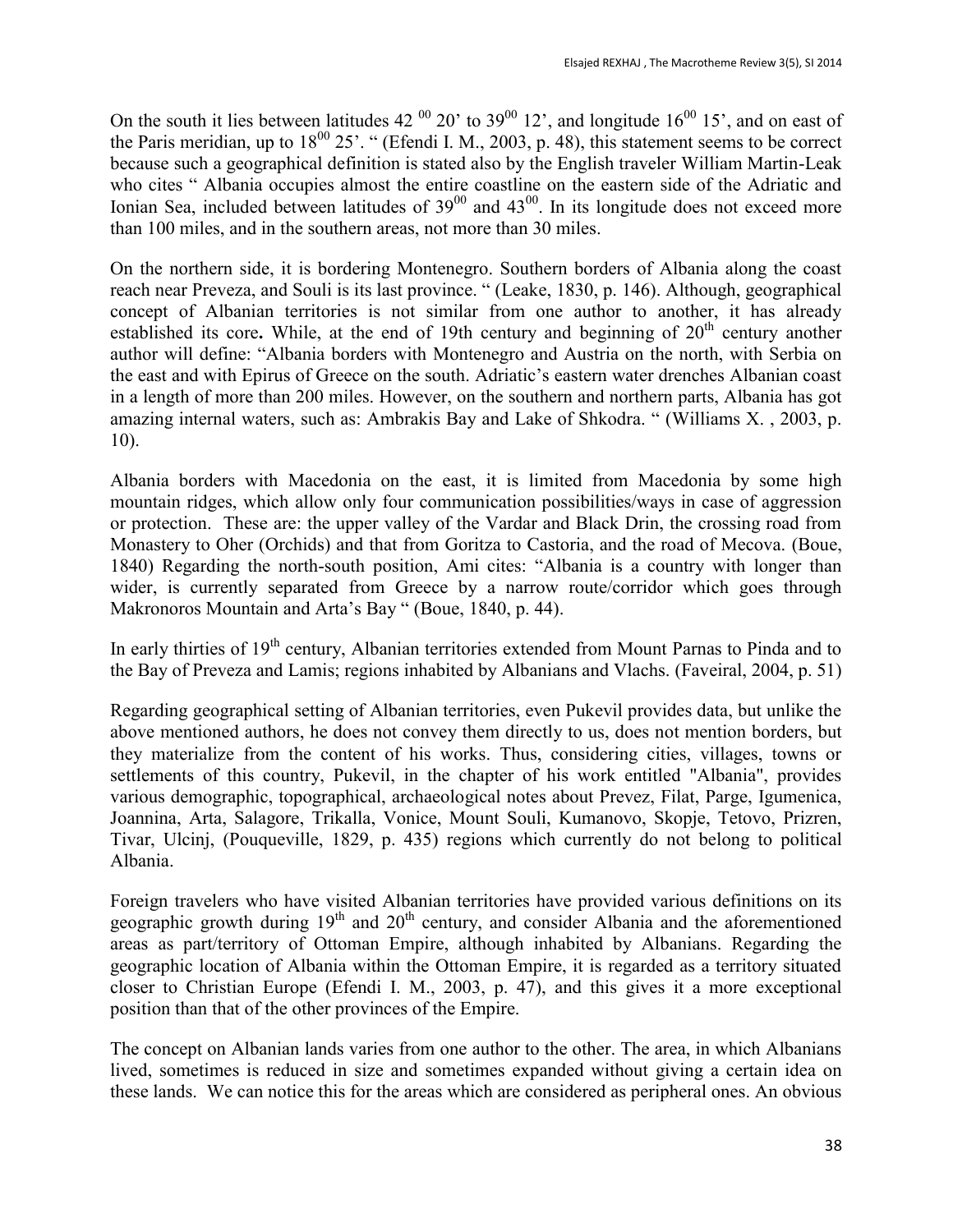example is given through the incorrect classification of Korçe as a Greek city founded in 1770 (Fleming, 2003, p. 54).

In order to provide an overview and understand the uncertainties on the Albanian lands, I refer to French Albanologist, Jacque Bourcart. At the beginning of  $20<sup>th</sup>$  century, he considers Albania as part of the Dinarides, a region that extends from the north, including Istrien, Dalmatia, Herzegovina and Montenegro, while on the south includes Epirus and Western Greece. (Bourcart, 2004, p. 21)

This statement does not prevail/exist for the beginning of 20th century where the ethnic Albanian lands are reduce or minimized or lined out a lot especially on the north borders, but it stands/remains for the geographical and historical aspect of ancient Albanian territories.

The geographical and ethnic concept on Albanian lands is not static it varies in time and space, this mainly due to external factors which have affected the continuous reduction of these lands, due to the congestions of different populations and the successive conquests.

# *2.* **Geo-political Albania**

The Albanian lands have not been seen from French travelers simply as a geographical notion, but because of their missions in these areas, they have even paid attention to the geo-political aspect, where the most considerate of them is probably Ami Bue.

Although Albanian areas have experienced many foreign rulers, they are considered as a wellprotected territory from any place that can be entered; this is due to the conditions offered by nature and terrain. (Boue, 1840, p. 48)

Frenchman Ami Bue has been discreet and analytical in his notes, he emphasizes that " wellfortified Albania will be too difficult to be attacked, as well as too easy to be defended, except from the sea, where defense in this area should be a naval force, or otherwise join Greece ... " (Boue, 1840, p. 52).

Ami Bue offers a special vision regarding the military perspective and geo-political importance of the Albanian lands, he does not regard these areas as an entire body, but even divided into provinces or special divisions within Albania, where as its weakest part is "Middle Albania", and its weakness is due to the smooth and hilly terrain that characterizes it. While areas in the north; Mirdite's town and surroundings, or in the southern areas; Tomor and the ridge of Gramoz, and even in the south, in Epirus, mountains of Agrafes, Aspropotamos, Souli and Akroceraus, have such a great position that would enable the locals to be well- protected against the attacks and be superior than enemies. (Boue, 1840, p. 49).

At the end of  $19<sup>th</sup>$  century and beginning of  $20<sup>th</sup>$  century, it is remarkable because Albania was not only considered a geographical notion, but also important in geo-strategic aspect, and as an important connection and commercial port and bridging Europe and Orient. One of the French authors cites; "Albania is located in one of the most coveted geographical positions in Europe; it is the gateway of the Balkan trade and the unconstrained way to the Orient. " (Williams, Shqiptaret, 2003, p. 11). The above mentioned explains somewhat the fact why during the  $19<sup>th</sup>$ century, Albanian lands became a study intend and travelling of foreign personalities, expressing progressively the Albanian world and reality of the time.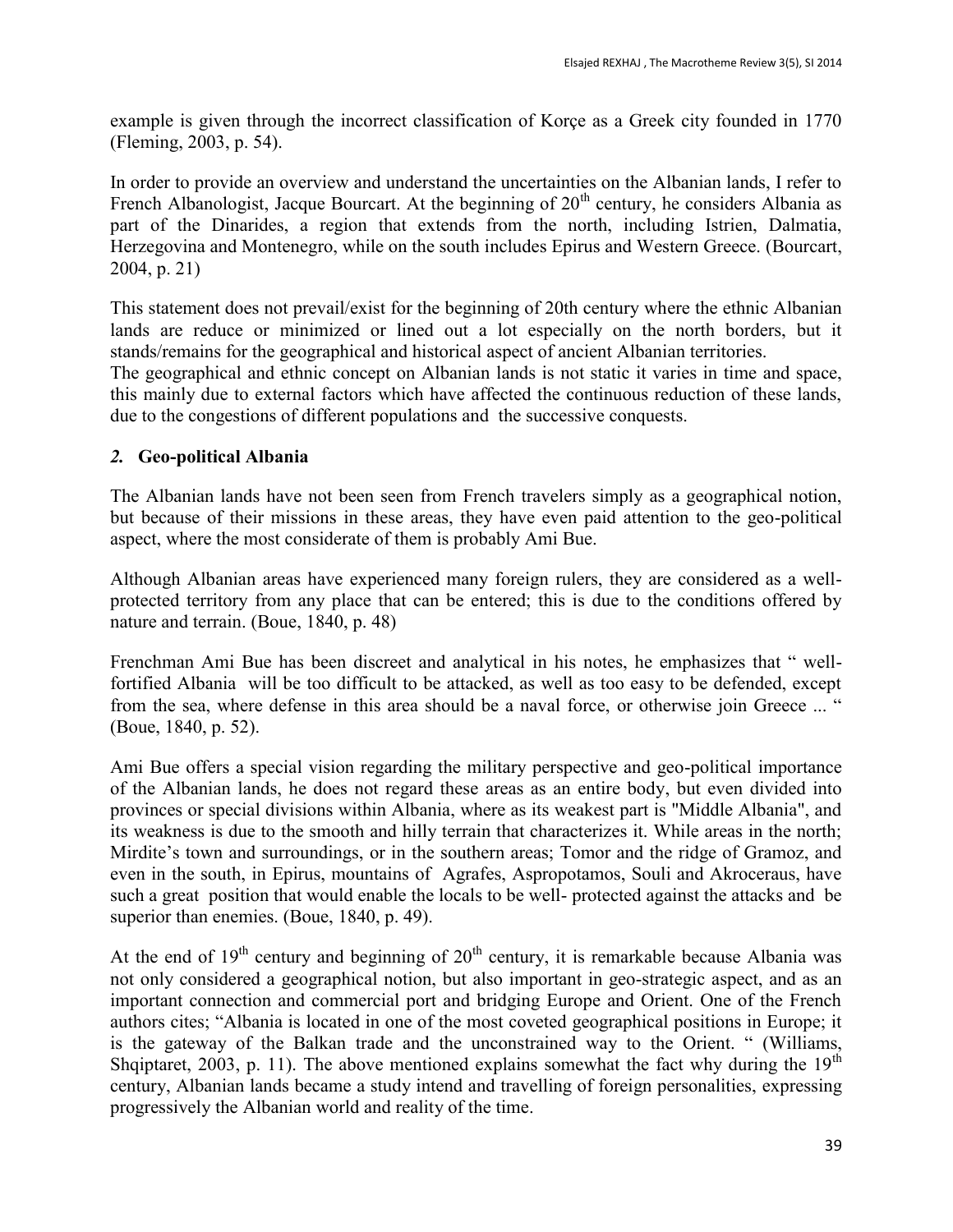Regarding the political importance that Albania and Albanians have in the surroundings of the Ottoman Empire, we can say confidently that it constitutes a very important unit, and a factor of stability or barometer of political changes within this empire, where Bue will cite ; " Albanians are the nursery of the Turks satellites. " (Boue, 1840, p. 120).

Albanian areas will achieve a special importance by the end of the 18th century and beginning of 19<sup>th</sup> century; the time of wars ,revolutions and major alliances in Europe, especially southern areas being under the governance of Ioannina Patriarchy by Ali Pasha. During these years of political turmoil Albanian feudal rulers, where the most prominent, Ali Pasha, will create important military-political alliances of the time with European powers, such as: England and France who send their representatives to this Pasha, and also alliance with Russia, changed these regions, Albanians and their rulers into quite important factors. Ali Pasha demanded guarantees to detach from the Sublime Porte, and asked the European Powers to expand their areas of influence in the Balkans and in the territories ruled by the Sublime Porte. (Efendi I. M., 2003, pp. 73-116).

The political significance that the Albanian lands achieved during this periods, and particularly those ruled by Ali Pasha, are highlighted not only by the French travelers but also by English ones, such as: Martin Lik who writes that in Ali Pasha's court live residents from Britain, France and Russia. He maintains independent correspondence with these Powers, and had drawn their attention for a long time, and had made Southern Albania and himself a ruler full of political importance in Europe. (Williams, Shqiptaret, 2003, p. 220).

It is worth mentioning the fact that by the end of  $18<sup>th</sup>$  century and the beginning of  $19<sup>th</sup>$  century, French authors highlight that the administration of the Albanian territories is based on building up construct massive Patriarchies, such as; the Bushatllinj, Shkoder as the center, and the Patriarchy of Ioannina headed by Ali Pasha, who are considered masters of the Albanian territories who acted and ruled within their Patriarchies, independent from Istanbul. (Efendi I. M., 2003, p. 49)

# **3. Albania, Ethnic Concept and Population.**

Once we outlined Albania with its latitude meaning physical concept, and emphasized its geostrategic importance, it is worth of paying attention to the assessments s that French authors and travelers, make for the parts or regions of the Albanian territories, dividing them in regions, not only in an administrative aspect, but also in the cultural and psychological particularities that their people represent. We would notice various definitions on Albanian lands as part of the Albania concept, some of them are transmitted earlier than  $19<sup>th</sup>$  century. These administrative divisions and also provincial divisions unfold the natural territorial boundaries, such as, rivers or mountain ridges, and affirm a lot the relation of Albanian provinces among them.

At the end of the  $18<sup>th</sup>$  and beginning of  $19<sup>th</sup>$  century, we will encounter a conception about Albanian lands. It appears to be divided into two or three large blocks: "Upper Albania" and "Lower Albania," (Faveirial, 2004, pp. 391-438) but we will also meet even identifications, such as: Northern Albania, Eastern Albania and Southern Albania. A mere example of this definition is provided by Faveirial in his work, where he cites: " Northern Albania, being loyal to the Sultan advances against Southern Albania. " (Faveirial, 2004, p. 420).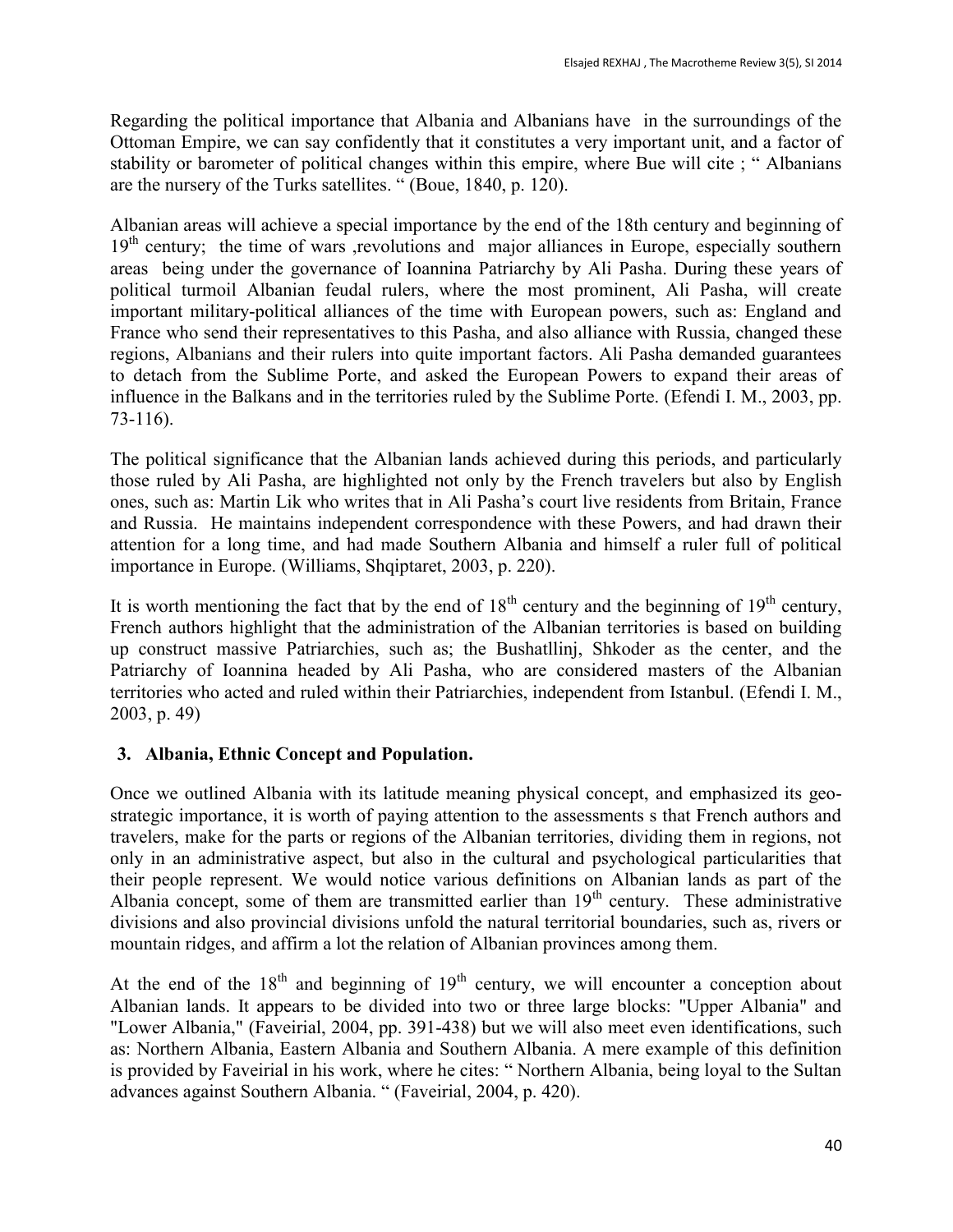We Upper and Middle Albania will be integrated some cities which are considered Albanian regarding their population, they are: Durres, Shkoder, Prizren, Gjakove, Diber, Korca, Berat, Vlore, Gjirokaser, Filat, Margarit and Prevez. It is clearly noted that as integral part of Albania are territories, which nowadays are not part of the political-administrative Albania. (Faveirial, 2004, p. 452).

This identification concept of Albanian territories is not the only one and sporadic, but also another well-known travelers that supports the division of Albania into two parts. That is Pukevil who divides Albania into Upper and Lower one. The author includes Joannina in the Lower Albania (as the center, 30 thousand Albanians), Epirus, where the majority of the territories are under the rule of Ali Pasha, while as the capital of Upper Albania allocates Shkoder. Pukevil is not able to indicate the population ratio with different nationalities in Epirus, which is inhabited by Albanians, Greeks and Bulgarians, the latter were brought by Ali Pasha in Ioannina surrounding areas, and they were predetermined to work in his land. What is striking is that the author rightly states that the dominant Albanian population. Pukevil considers Epirus part of Albania, which is inhabited by Albanians. But he adds that in ancient times it belonged to ancient Helen civilization (Greeks), and this, he was based on the history of ancient civilizations. (Pouqueville, 1829, pp. 185-186) .

The estimation of Pukevil that Epirus belonged to Helen civilization in ancient times is subjective and groundless. This is completely revealed by the author's own citation; " Epirus lands can not belong to other people except the Greek one " (Pouqueville, 1829, p. 172). Pukevil compared to Faverial, will be more accurate about the definition of Lower Albania. Even Ibrahim Effendis will have the same approach as Pukevil regarding Albania and Epirus, he traveled these places and even writes: "from the most southern part of Albania, which is Epirus. ' (Efendi I. M., 2003, p. 49).

Considering the various definitions about Albanian territories, it will be again Pukevil who broadens the scope and cites: "Dalmatic's Albania, above Drin river, Illyricum in the north-east of the Black Drin which includes Kosovo, Prizren, Monastery and Albania, the lower part of Drin River " (Pouqueville, 1829, p. 153). These definitions clearly signify a poor recognition of the Albanian territorial demarcation. This occurs because Pukevil addresses even the records/wardrobe of ancient times, and Illyrian term, Dalmatic Albania emerges from there. So, in Illyricum is including Vilayet of Kosovo and Monastery Albania, in Upper Albania is the Vilayet of Shkoder, and the regions above Drin river, in Lower Albania it is include the Vilayet of Ioannina and Epirus, while the western and central part is without a strong definition naming Albania. It is important even the fact that Pukevil often includes even the above concepts in the term Albania. He includes all the areas from Bar, which he labels it " the last region of Turkish Albania" (Pouqueville, 1829, p. 190), on the North, the coastline up to Prevez and Art in South, and the Vilayet of Kosovo, which borders with Serbia on the North. The author states that: "Prizren Mountain serves as a natural border between Serbia and Illyria " (Pouqueville, 1829, p. 139). He also includes the Vilayet of Monastir and Ioannina in Albania.

In the above description of Pukevil, it is outlined the idea of dividing Albania in its four divisions which are: 1. Dalmatic, 2. Illyrian, 3. Epirus, 4. Central Albania.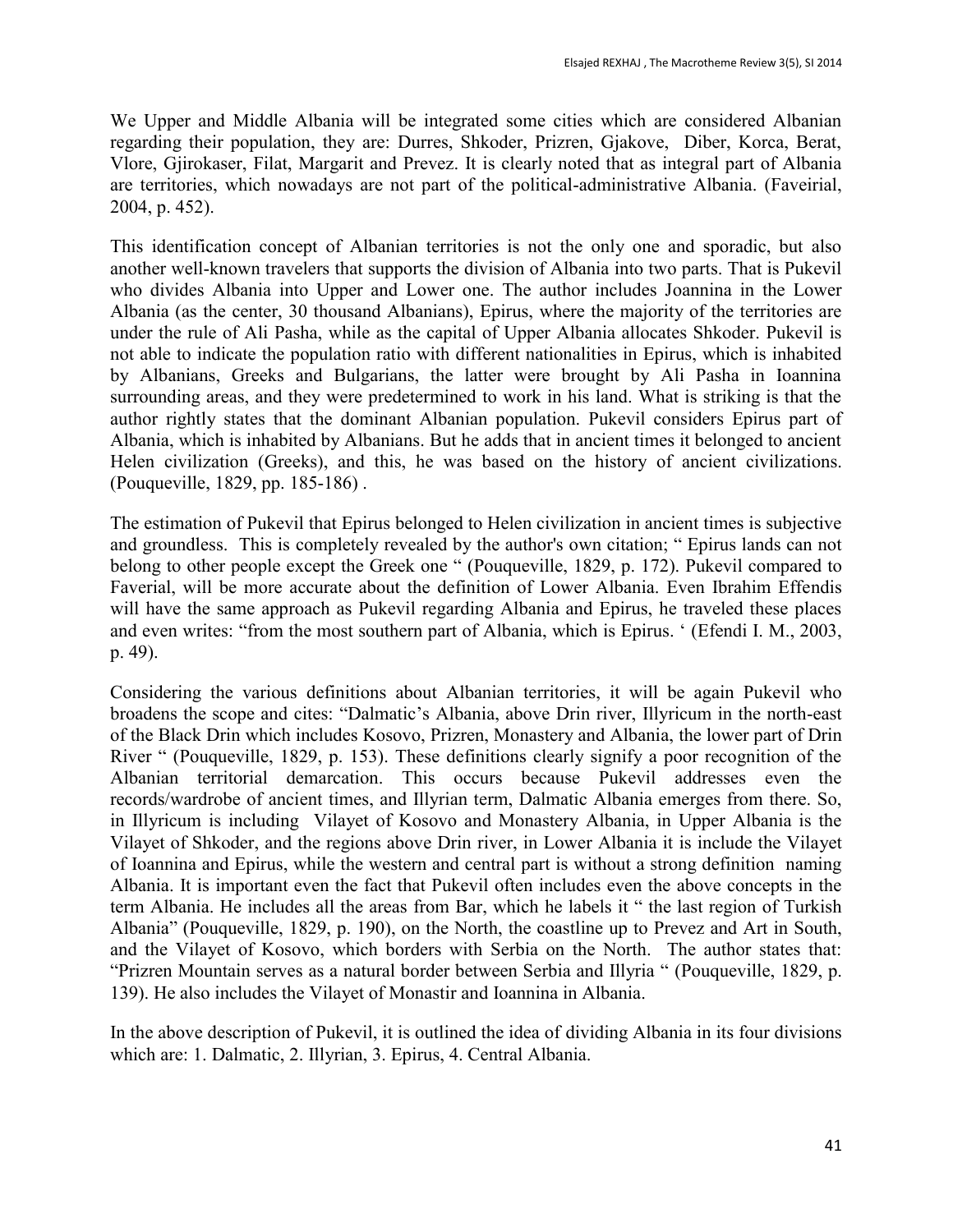In these divisions, it is well-expressed the original concept that he has created regarding the Albanian lands and it is also a political and historical conception of the division of these areas.

Regarding the confusion of Pukevil and of other French authors, I think it is undoubtedly affected by administrative divisions of Sublime Porte which has divided the Albanian regions in Sanjaks**,** including also regions of different ethnicities, such as Serbian, Greek and Bulgarian, and it has also had a negative impact the regional divisions and differences. Regional divisions and differences make Pukevil uncertain about the population of these areas, which affects the tribalbased grouping, the chimney of Albanian villages, such a phenomenon which you especially observe among Suli or northern highland population. (Pouqueville, 1829, p. 181)**.**

Based on the ethnic structure, Pukevil has called these territories Albanian and it should be mentioned that in this case, he has been impartial. It is obvious that according to Pukevil classification of these territories as Albanian, it is not encountered any difficulty about these territories that today are declared as the ethnic Albanian body, and concerning those areas where the population is a mixture of other ethnicities, such as Greek, Bulgarian, Serb and Montenegrin, this issue is complicated.

A quite significant, specific and historically obvious conception, was presented by Ami Bue. He cites that "From the time of King Gent and Roman rule, Albania was divided into the northern and the southern part, which later will build Epirus, and later on another division was created under Justinian I, Prevalitania. Ancient Greek colonies: Dyrrah and Apollonia, and commonly many coastal places had a particular civilization, while Shqipet (Schkipes) were located in the mountains, where they were strengthened as Basques in Pyrenees, who (Shqipet) suffered less than their lowland and coastal neighbors by the barbarian invasions " (Boue, 1840, p. 412).

Concerning the number of population living in Albanian lands, there are only some records, but George Williams is the one who somehow enriched this figure. He states that by the end of the  $19<sup>th</sup>$  century, the Albanian region considered "Epirus, there were 600 thousand people living in misery." (Williams, Shqiptaret, 2003, p. 12) The most remarkable data were provided about regional and cultural sharing of Albanian regions. One of the most accurate definitions is that of Ibrahim Mansur Effendis who cites: " Albanian nation is divided into four different main tribes where each of them which is divided in "fare" an Arabic word which means section, subdivision: Gheg living in the most northern part of Albania, in the districts of Shkoder, Durres, Elbasan, Tirane, Kruje, Diber ..., and Tosk, whose region is composed of provinces of Mallakaster, Berat, Mosakise (Myzeqe), Permet, Tepelene, Gjirokaster and Këlcyre –placed in the Central Albania, south of Gheg region. This part of the country is called Tosk ... Labs live in the territories called Laberia, which are located in a completely mountainous land between Tosk region, which borders it from the north to the east ... Chams occupy the southern and southwestern part of Albania and this inhabited land is called Chameria. The region that is bordered by Laberia on the north and northwestern, and on the east from the Ioannina region, on the south from that of Arte and on the west by the sea, is the province of Souliote (Souli), whose residents were called Suliots, all Christians, not Greek but Albanians from the language, customs and origin" (Efendi I. M., 2003, pp. 52-58).